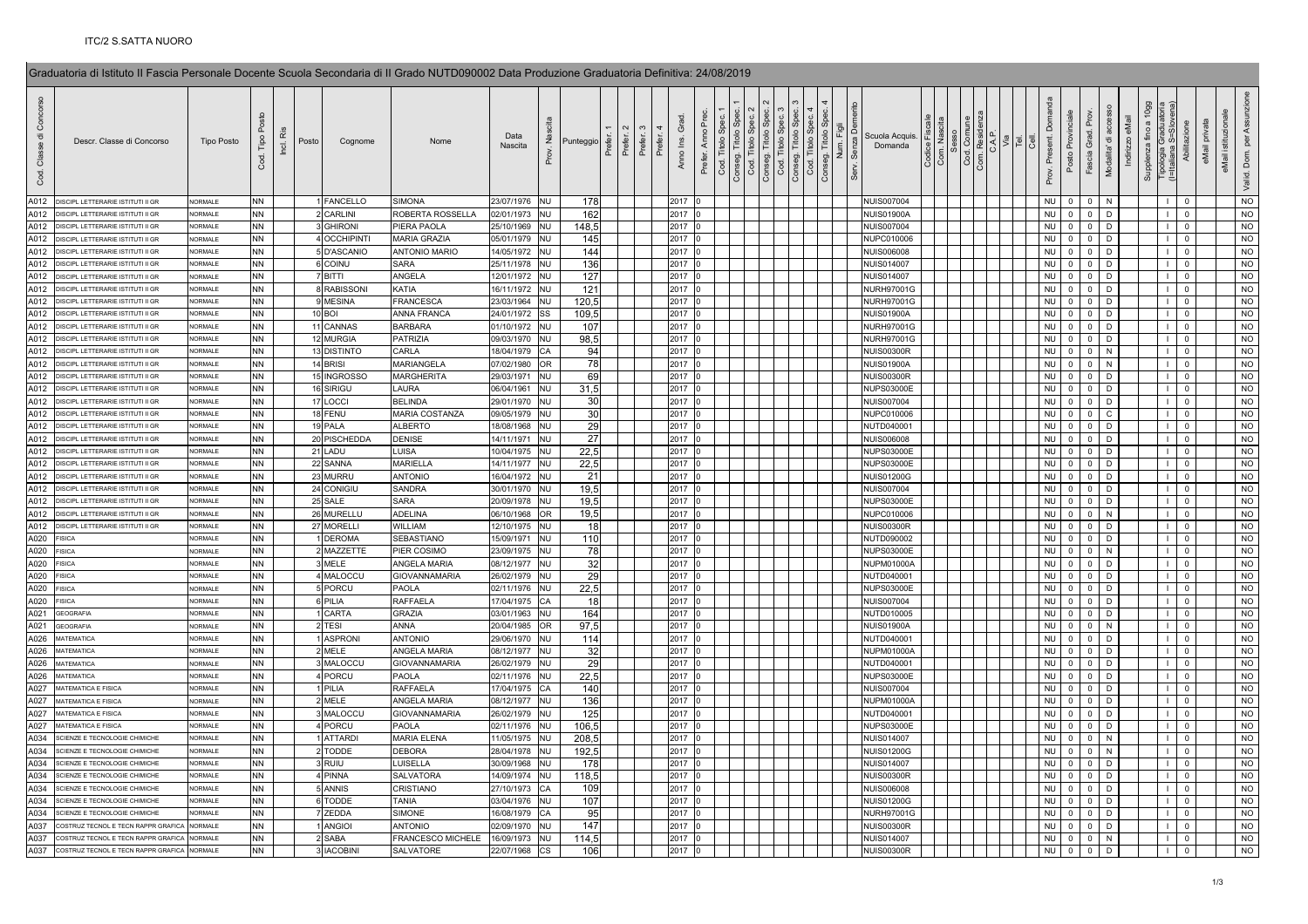| A037             |                                            |                |           |                   |                         |            |           |       |      |      |                   |                             |                                  |                |              |                                                                            |
|------------------|--------------------------------------------|----------------|-----------|-------------------|-------------------------|------------|-----------|-------|------|------|-------------------|-----------------------------|----------------------------------|----------------|--------------|----------------------------------------------------------------------------|
|                  | COSTRUZ TECNOL E TECN RAPPR GRAFICA        | NORMALE        | NN        | 4 SCATTU          | <b>MARCO</b>            | 18/07/1977 | <b>NU</b> | 105,5 |      | 2017 | <b>NUIS01600V</b> | NI I                        |                                  |                |              | NO                                                                         |
| A037             | OSTRUZ TECNOL E TECN RAPPR GRAFICA         | <b>RMALE</b>   | NN        | 5 IACONO          | FRANCESCO               | 13/05/1984 | AG        | 103   |      | 2017 | <b>NUIS014007</b> | <b>NU</b><br>$\Omega$       | $\Omega$                         |                | $\Omega$     | <b>NO</b>                                                                  |
| A037             | OSTRUZ TECNOL E TECN RAPPR GRAFICA         | <b>ORMALE</b>  | NN        | 6 MONNI           | PINELLA                 | 11/06/1974 | <b>NU</b> | 91,5  | 2017 |      | <b>NUIS00300R</b> | <b>NU</b><br>$\overline{0}$ | $\overline{0}$<br>N              |                | $\mathbf{0}$ | <b>NO</b>                                                                  |
| A037             | COSTRUZ TECNOL E TECN RAPPR GRAFICA        | <b>JORMALE</b> | NN        | ARESU             | <b>GIAN MARCO</b>       | 21/06/1973 | NU        |       |      | 2017 | <b>NUIS01600V</b> | <b>NU</b><br>$\overline{0}$ | $\mathbf{0}$<br>N                |                | $\mathbf 0$  | N <sub>O</sub>                                                             |
|                  |                                            |                |           |                   |                         |            |           | 81,5  |      |      |                   |                             |                                  |                |              |                                                                            |
| A037             | COSTRUZ TECNOL E TECN RAPPR GRAFICA        | <b>IORMALE</b> | NN        | 8 MORO            | CABIRIA RACHELE         | 01/02/1979 | RM        | 79,5  |      | 2017 | <b>NUIS01600V</b> | <b>NU</b><br>$\Omega$       | $\Omega$<br>N                    |                | $\mathbf{0}$ | <b>NO</b>                                                                  |
| A037             | OSTRUZ TECNOL E TECN RAPPR GRAFICA         | RMAI F         | ΝN        | 9 SERRA           | GIOVANNI                | 05/05/1976 | СA        | 63    |      | 2017 | <b>NUIS007004</b> | NU<br>$\mathbf 0$           | $\Omega$<br>N                    |                | $\mathbf{0}$ | <b>NO</b>                                                                  |
| A040             | <b>TECNOLOGIE ELETTRICHE ELETTRONICHE</b>  | <b>ORMALE</b>  | NN        | CANNAS            | FABRIZIO                | 15/05/1971 | NU        | 156   |      | 2017 | NUIS007004        | <b>NU</b><br>$\Omega$       | $\overline{0}$<br><sup>n</sup>   |                | $\mathbf{0}$ | <b>NO</b>                                                                  |
| A040             | <b>FECNOLOGIE ELETTRICHE ELETTRONICHI</b>  | ORMALE         | NN        | 2 LOI             | <b>MASSIMILIANO</b>     | 21/03/1970 | CA        | 142   |      | 2017 | <b>NUIS006008</b> | <b>NU</b><br>$\Omega$       | $\Omega$<br><b>D</b>             | $\blacksquare$ | $\mathbf 0$  | <b>NO</b>                                                                  |
| A040             | <b>TECNOLOGIE ELETTRICHE ELETTRONICHI</b>  | ORMALE         | ΝN        | <b>SCHIRRU</b>    | <b>ADRIANO</b>          | 08/10/1971 | NU        | 125.5 | 2017 |      | <b>NUIS01200G</b> | <b>NU</b><br>$\overline{0}$ | $0$ D                            |                | $\Omega$     | N <sub>O</sub>                                                             |
| A040             | <b>TECNOLOGIE ELETTRICHE ELETTRONICHI</b>  | <b>IORMALE</b> | NN        | 4 SERRA           | <b>GIOVANNI</b>         | 05/05/1976 | CA        | 107   |      | 2017 | <b>NUIS007004</b> | <b>NU</b><br>$\mathbf 0$    | $\overline{0}$<br>$\Gamma$       |                | $\Omega$     | <b>NO</b>                                                                  |
| A040             | <b>FECNOLOGIE ELETTRICHE ELETTRONICHE</b>  | <b>IORMALE</b> | ΝN        | 5 DEIANA          | <b>FEDERICO</b>         | 05/02/1986 | NU        | 82.5  |      | 2017 | <b>NUIS007004</b> | NU<br>$\mathbf{0}$          | $^{\circ}$<br>N                  |                | $\mathbf{0}$ | <b>NO</b>                                                                  |
| A040             |                                            |                |           |                   | <b>MASSIMO</b>          |            |           |       |      |      |                   | <b>NU</b>                   | $\mathbf{0}$                     |                | $\Omega$     |                                                                            |
|                  | <b>ECNOLOGIE ELETTRICHE ELETTRONICHI</b>   | ORMAL F        | NN        | <b>6 DEMURTAS</b> |                         | 25/01/1978 | CА        | 78    | 2017 |      | <b>NURH97001G</b> | $\Omega$                    | N                                |                |              | $\mathsf{NO}$                                                              |
| A042             | CIENZE E TECNOLOGIE MECCANICHI             | <b>ORMALE</b>  | N٧        | <b>MAZZETTE</b>   | PIER COSIMO             | 23/09/1975 | NU        | 126   | 2017 |      | <b>NUPS03000E</b> | <b>NU</b><br>$\Omega$       | $\Omega$<br>N                    |                | $\mathbf 0$  | <b>NO</b>                                                                  |
| A042             | SCIENZE E TECNOLOGIE MECCANICHE            | <b>JORMALE</b> | NN        | 2 MUREDDU         | <b>ANTONIO</b>          | 18/01/1977 | FO        | 92    |      | 2017 | <b>NUIS014007</b> | <b>NU</b><br>0              | $\mathsf 0$<br>N                 |                | $\mathbf 0$  | <b>NO</b>                                                                  |
| A045             | CIENZE ECONOMICO-AZIENDAL                  | <b>IORMALE</b> | NN        | <b>PORCU</b>      | <b>MASSIMILIANO</b>     | 08/01/1981 | NU        | 97    |      | 2017 | NUTD010005        | <b>NU</b><br>$\Omega$       | $\overline{0}$<br>N              |                | $\Omega$     | <b>NO</b>                                                                  |
| A045             | CIENZE ECONOMICO-AZIENDALI                 | <b>IORMALE</b> | N٧        | 2 PORRA           | FABRIZIO                | 08/12/1965 | NU        | 92    | 2017 |      | NUTD090002        | <b>NU</b><br>$\Omega$       | $\overline{0}$<br>N              |                | $\mathbf 0$  | <b>NO</b>                                                                  |
| A045             | SCIENZE ECONOMICO-AZIENDAL                 | <b>NORMALE</b> | NN        | <b>SANNA</b>      | CLAUDIA                 | 22/09/1986 | NU        | 79,5  |      | 2017 | <b>NUIS01200G</b> | <b>NU</b><br>$\Omega$       | $\Omega$<br>N                    |                | $\mathbf 0$  | N <sub>O</sub>                                                             |
| A045             | CIENZE ECONOMICO-AZIENDAL                  | <b>ORMALE</b>  | NN        | 4 PARODO          | <b>DANIELE</b>          | 04/10/1980 | <b>NU</b> | 78    |      | 2017 | NUTD090002        | <b>NU</b><br>$\Omega$       | $\mathbf 0$<br>N                 |                | $\mathbf 0$  | <b>NO</b>                                                                  |
|                  |                                            | ORMALE         |           | cossu             |                         |            |           |       |      |      |                   |                             | D                                |                | $\mathbf 0$  | <b>NO</b>                                                                  |
| A045             | CIENZE ECONOMICO-AZIENDAL                  |                | NN        |                   | <b>GESUINA</b>          | 24/09/1979 | TO        | 74    |      | 2017 | <b>NUIS01900A</b> | $\mathsf 0$<br><b>NU</b>    | $\mathsf 0$                      |                |              |                                                                            |
| A046             | CIENZE GIURIDICO-ECONOMICHE                | <b>ORMALE</b>  | NN        | CARTA             | LUISA MARIA ANTONI      | 03/09/1963 | NU        | 26    |      | 2017 | NUTD040001        | <b>NU</b><br>$\Omega$       | $\Omega$                         |                | $\Omega$     | <b>NO</b>                                                                  |
| A047             | SCIENZE MATEMATICHE APPLICATE              | <b>JORMALE</b> | NN        | COCCOLLONE        | <b>MARIA RAFFAELA</b>   | 21/07/1971 | NU        | 132   | 2017 |      | NUTD010005        | <b>NU</b><br>$\Omega$       | $\Omega$<br>D                    |                | $\mathbf 0$  | <b>NO</b>                                                                  |
| A047             | CIENZE MATEMATICHE APPLICATE               | <b>IORMALE</b> | NN        | 2 MELE            | ANGELA MARIA            | 08/12/1977 | NU        | 29    | 2017 |      | <b>NUPM01000A</b> | <b>NU</b><br>$\overline{0}$ | $\overline{0}$<br>D              |                | $\mathbf 0$  | N <sub>O</sub>                                                             |
| A047             | CIENZE MATEMATICHE APPLICATE               | ORMALE         | N٧        | MALOCCU           | <b>GIOVANNAMARIA</b>    | 26/02/1979 | <b>NU</b> | 29    |      | 2017 | NUTD040001        | <b>NU</b><br>$\Omega$       | $\mathbf 0$<br>$\Gamma$          |                | $\Omega$     | NO                                                                         |
| A047             | CIENZE MATEMATICHE APPLICATE               | <b>IORMALE</b> | NN        | 4 PORCU           | <b>PAOLA</b>            | 02/11/1976 | NU        | 22,5  |      | 2017 | <b>NUPS03000E</b> | <b>NU</b><br>$\mathbf{0}$   | $\overline{0}$<br>D              |                | $\mathbf 0$  | <b>NO</b>                                                                  |
| A048             | CIENZE MOTORIE E SPORTIVE II GRADO         | <b>JORMALE</b> | NN        | <b>SERRA</b>      | CRISTIAN                | 20/07/1971 | NU        | 162   | 2017 |      | NUPM01000/        | <b>NU</b><br>$\Omega$       | $\Omega$                         |                | $\Omega$     | <b>NO</b>                                                                  |
| A048             | CIENZE MOTORIE E SPORTIVE II GRADO         | ORMALE         | N٧        | MELIS             | MARIA GABRIELLA         | 17/01/1972 | NU        | 127   |      | 2017 | <b>NUIS01200G</b> | <b>NU</b><br>$\Omega$       | $\mathbf 0$<br>D                 |                | $\mathbf 0$  | <b>NO</b>                                                                  |
|                  |                                            |                |           |                   |                         |            |           |       |      |      |                   |                             |                                  |                |              |                                                                            |
| A048             | SCIENZE MOTORIE E SPORTIVE II GRADO        | <b>ORMALE</b>  | NN        | 3 MURA            | <b>AGNESE</b>           | 17/10/1969 | NU        | 92    |      | 2017 | <b>NUIS01900A</b> | <b>NU</b><br>$\Omega$       | $\mathsf 0$<br>D                 |                | $\mathbf 0$  | <b>NO</b>                                                                  |
| A048             | CIENZE MOTORIE E SPORTIVE II GRADO         | ORMALE         | NN        | 4 FRAU            | <b>GIOVANNA</b>         | 01/05/1982 | NU        | 90    | 2017 |      | <b>NUIS01200G</b> | <b>NU</b><br>$\Omega$       | $\Omega$<br>$\mathsf{N}$         |                | $\Omega$     | <b>NO</b>                                                                  |
| A048             | CIENZE MOTORIE E SPORTIVE II GRADO         | ORMALE         | NN        | 5 SIO             | GIANFRANCC              | 28/05/1986 | NU        | 81    | 2017 |      | NUTD090002        | <b>NU</b><br>$\overline{0}$ | $\mathbf 0$<br>N                 |                | $\mathbf 0$  | <b>NO</b>                                                                  |
| A048             | SCIENZE MOTORIE E SPORTIVE II GRADO        | <b>JORMALE</b> | NN        | 6 PIREDDA         | VALERIA                 | 28/12/1987 | SS        | 79,5  |      | 2017 | NUPS010009        | <b>NU</b><br>$\Omega$       | $\overline{0}$<br>N              |                | $\mathbf 0$  | NO                                                                         |
| A048             | CIENZE MOTORIE E SPORTIVE II GRADO         | <b>ORMALE</b>  | NN        | TUFFU             | <b>ALESSANDRO</b>       | 28/08/1984 | NU        | 57    | 2017 |      | NUTD010005        | <b>NU</b><br>$\Omega$       | $\mathbf 0$<br>$\mathsf{N}$      |                | $\mathbf 0$  | <b>NO</b>                                                                  |
| A048             | CIENZE MOTORIE E SPORTIVE II GRADO         | <b>IORMALE</b> | NN        | 8 FLORIS          | <b>SILVIA</b>           | 08/03/1972 | NU        | 42    | 2017 |      | <b>NUIS01200G</b> | <b>NU</b><br>$\mathbf 0$    | $\mathsf 0$<br>D                 |                | $\mathbf 0$  | $NO$                                                                       |
| A048             | <b>SCIENZE MOTORIE E SPORTIVE II GRADO</b> | <b>ORMALE</b>  | NN        | <b>OGGIANO</b>    | EFISIO                  | 31/05/1977 | NU        | 18    |      | 2017 | NUTD040001        | <b>NU</b><br>$\Omega$       | $\Omega$<br><sub>D</sub>         |                | $\mathbf 0$  | <b>NO</b>                                                                  |
| A048             | SCIENZE MOTORIE E SPORTIVE II GRADO        | <b>IORMALE</b> | NN        | 10 CADALANU       | <b>RENATA</b>           | 04/01/1966 | NU        | 14    |      | 2017 | <b>NUPC010006</b> | <b>NU</b><br>$\Omega$       | $\Omega$<br>$\overline{A}$       |                | $\mathbf 0$  | <b>NO</b>                                                                  |
|                  |                                            |                |           |                   |                         |            |           |       |      |      |                   |                             |                                  | - 11           |              |                                                                            |
| A050             | CIENZE NAT, CHIM E BIOLOG                  | <b>ORMALE</b>  | NN        | CORDA             | <b>GIAMPAOLA</b>        | 18/06/1970 | NU        | 118   | 2017 |      | <b>NUIS014007</b> | <b>NU</b><br>$\overline{0}$ | $\overline{0}$<br>$\overline{D}$ |                | $\mathbf 0$  | <b>NO</b>                                                                  |
| A050             | CIENZE NAT, CHIM E BIOLOG                  | <b>ORMALE</b>  | NN        | 2 DELRIO          | ANTONELLA SALVATOR      | 25/06/1976 | EE.       | 84    |      | 2017 | <b>NUIS01200G</b> | <b>NU</b><br>$\Omega$       | $\overline{0}$<br>$\mathbf{N}$   |                | $\Omega$     | <b>NO</b>                                                                  |
| A050             | CIENZE NAT, CHIM E BIOLOG                  | <b>IORMALE</b> | NN        | <b>MANCON</b>     | <b>SARA</b>             | 23/09/1986 | NU        | 69    |      | 2017 | NUPC010006        | <b>NU</b><br>$\mathbf 0$    | $\mathbf 0$<br>N                 |                | $\mathbf 0$  | <b>NO</b>                                                                  |
| A054             | TORIA DELL'ARTI                            |                | NN        | CABIDDU           | <b>GIAMPIETRO</b>       |            | NU        | 183   |      | 2017 |                   |                             |                                  |                | $\mathbf 0$  | <b>NO</b>                                                                  |
|                  |                                            | <b>JORMALE</b> |           |                   |                         | 08/03/1972 |           |       |      |      | <b>NUIS01600V</b> | <b>NU</b><br>$\Omega$       | $\Omega$<br>N                    |                |              | <b>NO</b>                                                                  |
| A054             | TORIA DELL'ARTE                            | ORMALE         | NN        | 2 MURGIA          | <b>MARIA ANTONIETTA</b> | 18/07/1967 | NU        | 181   | 2017 |      | <b>NUIS00300R</b> | <b>NU</b><br>$\mathbf 0$    | $\mathbf 0$<br>D                 |                | $\mathbf 0$  |                                                                            |
|                  | <b>STORIA DELL'ARTE</b>                    | <b>JORMALE</b> |           |                   |                         |            |           |       |      |      |                   | <b>NU</b>                   | N                                |                |              |                                                                            |
| A054             |                                            | ORMAL F        | NN        | <b>SERRA</b>      | <b>MONICA LISA</b>      | 06/01/1971 | NU        | 175.5 |      | 2017 | <b>NUIS00300R</b> | $\overline{0}$              | $\overline{0}$                   |                | $\mathbf 0$  | <b>NO</b>                                                                  |
| A054             | TORIA DELL'ARTE                            |                | NN        | 4 DEIDDA          | <b>MYRIAM</b>           | 20/08/1980 | OR        | 91.5  | 2017 |      | <b>NUIS007004</b> | <b>NU</b><br>$\Omega$       | $\Omega$<br>N                    |                | $\Omega$     | <b>NO</b>                                                                  |
| A054             | TORIA DELL'ARTE                            | <b>IORMALE</b> | NN        | 5 DEMONTIS        | FRANCESCA               | 13/06/1981 | NU        | 90,5  |      | 2017 | NUPM01000A        | <b>NU</b><br>$\overline{0}$ | $\mathbf 0$<br>N                 |                | $\mathbf 0$  | <b>NO</b>                                                                  |
| A054             | <b>STORIA DELL'ARTE</b>                    | <b>JORMALE</b> | NN        | 6 PIRAS           | <b>ALICE</b>            | 18/08/1982 | CA        | 80    |      | 2017 | <b>NUPM01000A</b> | <b>NU</b><br>$\mathbf 0$    | $\mathbf 0$<br>N                 |                | $\mathsf 0$  | <b>NO</b>                                                                  |
| AA24             | <b>NGUA E CULT STRANIERA (FRANCESE)</b>    | <b>ORMALE</b>  | NN        | SEDDONE           | LUANA                   | 08/08/1969 | NU        | 158   | 2017 |      | NUTD090002        | <b>NU</b><br>$\mathbf 0$    | $\overline{0}$<br>$\Gamma$       |                | $\mathbf 0$  | <b>NO</b>                                                                  |
| AA24             | <b>NGUA E CULT STRANIERA (FRANCESE)</b>    | <b>ORMALE</b>  | NN        | VEDELE            | <b>ANTONELLA</b>        | 01/08/1976 | NU        | 111   |      | 2017 | <b>NUIC87500E</b> | <b>NU</b><br>$\mathbf 0$    | $\Omega$<br><sub>D</sub>         |                | $\mathbf 0$  | <b>NO</b>                                                                  |
| AA24             | INGUA E CULT STRANIERA (FRANCESE)          | <b>JORMALE</b> | NN        | LOBINA            | VALENTINA               | 23/04/1976 | NU        | 63,5  |      | 2017 | <b>NUIS006008</b> | <b>NU</b><br>$\Omega$       | $\Omega$<br>N                    |                | $\mathbf 0$  | <b>NO</b>                                                                  |
| AA24             | INGUA E CULT STRANIERA (FRANCESE)          | <b>IORMALE</b> | NN        | 4 CONTU           | ORIANA                  | 14/07/1978 | NU        | 63.5  |      | 2017 | <b>NUIS006008</b> | <b>NU</b><br>$\Omega$       | $\Omega$<br>N                    |                | $\mathbf 0$  | <b>NO</b>                                                                  |
|                  | <b>NGUA E CULT STRANIERA (INGLESE</b>      | ORMALE         |           | LAPIA             |                         |            |           |       |      |      |                   | <b>NU</b><br>$\mathbf 0$    | $\mathsf 0$<br>D                 |                | $\pmb{0}$    |                                                                            |
| AB <sub>24</sub> |                                            |                | ΝN        |                   | <b>MARIA PINA</b>       | 09/04/1972 | NU        | 211,5 | 2017 |      | NUTD040001        | $\Omega$                    | $\Omega$<br>D.                   |                | $\Omega$     | <b>NO</b>                                                                  |
| AB24             | INGUA E CULT STRANIERA (INGLESE)           | ORMALE         | ٧N        | <b>BOEDDU</b>     | LARIA                   | 03/12/1967 | EE.       | 179   |      | 2017 | <b>NUIS014007</b> | <b>NU</b>                   |                                  |                |              | <b>NO</b>                                                                  |
| AB <sub>24</sub> | INGUA E CULT STRANIERA (INGLESE)           | <b>JORMALE</b> | NN        | CARTA             | MARIA GIOVANNA          | 24/06/1970 | NU        | 173,5 |      | 2017 | <b>NUIS01900A</b> | <b>NU</b><br>$\mathbf 0$    | $\mathbf 0$<br>D                 |                | $\mathbf 0$  | <b>NO</b>                                                                  |
| AB <sub>24</sub> | INGUA E CULT STRANIERA (INGLESE            | <b>NORMALE</b> | NN        | 4 MONNI           | <b>SERAFINA</b>         | 16/02/1973 | NU        | 151.5 | 2017 |      | <b>NUPS03000E</b> | <b>NU</b><br>$\Omega$       | $\Omega$<br><sup>D</sup>         |                | $\Omega$     | <b>NO</b>                                                                  |
| AB24             | INGUA E CULT STRANIERA (INGLESE)           | ORMALE         | N٧        | 5 COSSU           | GRAZIELLA               | 24/03/1965 | NU        | 119   |      | 2017 | <b>NUIS01900A</b> | <b>NU</b><br>$\mathbf 0$    | $\mathbf 0$<br><sub>D</sub>      |                | $\mathbf 0$  | <b>NO</b>                                                                  |
| AB24             | INGUA E CULT STRANIERA (INGLESE)           | <b>JORMALE</b> | NN        | 6 DELUSSU         | MANUELA                 | 24/07/1978 | NU        | 118,5 |      | 2017 | NUTD090002        | <b>NU</b><br>$\Omega$       | $\Omega$<br>D                    |                | $\mathbf 0$  | <b>NO</b>                                                                  |
| AB24             | INGUA E CULT STRANIERA (INGLESE)           | <b>IORMALE</b> | NN        | 7 LAI             | ANNA MARIA ANTONIE      | 05/03/1971 | NU        | 115,5 |      | 2017 | NUPS010009        | <b>NU</b><br>$\Omega$       | $\Omega$<br>D.                   |                | $\Omega$     | <b>NO</b>                                                                  |
| AB <sub>24</sub> | NGUA E CULT STRANIERA (INGLESE)            | ORMALE         | NN        | 8 DELUSSU         | PATRIZIA                | 16/06/1973 | VA        | 106   | 2017 |      | NUTD040001        | <b>NU</b><br>$\mathbf 0$    | $\mathbf 0$<br>N                 |                | $\Omega$     |                                                                            |
| AB24             | INGUA E CULT STRANIERA (INGLESE)           | <b>NORMALE</b> |           | 9 USAI            |                         |            | <b>NU</b> |       |      | 2017 | <b>NUPM01000A</b> | <b>NU</b><br>$\Omega$       | $\Omega$<br>$\mathbf N$          |                | $\Omega$     |                                                                            |
|                  |                                            | <b>NORMALE</b> | NN        |                   | STEFANIA MARIA          | 21/01/1982 |           | 99    |      |      |                   |                             | D.                               |                |              |                                                                            |
| AB <sub>24</sub> | INGUA E CULT STRANIERA (INGLESE)           |                | NN        | 10 ORUNESU        | <b>MARIA GRAZIA</b>     | 02/07/1972 | NU        | 61    |      | 2017 | <b>NUPS03000E</b> | <b>NU</b><br>$\Omega$       | $\mathbf 0$                      |                | $\mathbf 0$  |                                                                            |
| AB24             | INGUA E CULT STRANIERA (INGLESE)           | <b>IORMALE</b> | ΝN        | 11 PORRU          | <b>LAURA</b>            | 25/08/1975 | NU        | 42.5  | 2017 |      | <b>NUIS01900A</b> | $\mathbf 0$<br><b>NU</b>    | $\overline{0}$<br>D              |                | $\mathbf 0$  |                                                                            |
| AB24             | <b>NGUA E CULT STRANIERA (INGLESE</b>      | <b>IORMALE</b> | NN        | 12 CARTA          | ANNA                    | 01/02/1973 | NU        | 32    |      | 2017 | <b>NUIS00300R</b> | <b>NU</b><br>$\Omega$       | $\Omega$<br><sup>D</sup>         |                | $\Omega$     |                                                                            |
| AB24             | INGUA E CULT STRANIERA (INGLESE)           | <b>IORMALE</b> | <b>NN</b> | 13 LOBINA         | VALENTINA               | 23/04/1976 | NU        | 31,5  |      | 2017 | <b>NUIS006008</b> | <b>NU</b><br>$\Omega$       | $\Omega$<br>D                    |                | $\mathbf{0}$ | <b>NO</b><br><b>NO</b><br><b>NO</b><br><b>NO</b><br><b>NO</b><br><b>NO</b> |
| AB24             | INGUA E CULT STRANIERA (INGLESE)           | <b>ORMALE</b>  | NN        | 14 CONTU          | ORIANA                  | 14/07/1978 | NU        | 29,5  | 2017 |      | NUIS006008        | <b>NU</b><br>$\mathsf{o}\,$ | $\mathsf 0$<br>D                 |                | $\pmb{0}$    | <b>NO</b>                                                                  |
| AB24             | NGUA E CULT STRANIERA (INGLESE)            | <b>IORMALE</b> | ٩N        | 15 MURGIA         | <b>GIOVANNA MARIA</b>   | 05/06/1968 | SS        | 20    |      | 2017 | NUTD040001        | <b>NU</b><br>$\Omega$       | $\Omega$<br><sub>D</sub>         |                | $\Omega$     |                                                                            |
| AB24             | <b>INGUA E CULT STRANIERA (INGLESE)</b>    | NORMALE        | N٧        | 16 DEMELAS        | <b>TONINA</b>           | 15/06/1967 | NU        | 17    |      | 2017 | <b>NUIC880002</b> | <b>NU</b><br>$\Omega$       | $\Omega$<br>D                    |                | $\Omega$     |                                                                            |
| AC24             | INGUA E CULT STRANIERA (SPAGNOLO)          | <b>JORMALE</b> | NN.       | <b>TICCA</b>      | LOREDANA                | 09/02/1981 | NI I      | 137   | 2017 |      | <b>NUIS007004</b> | <b>NU</b><br>$\mathbf 0$    | $\Omega$<br>D                    |                | $\Omega$     | NO<br><b>NO</b><br><b>NO</b>                                               |